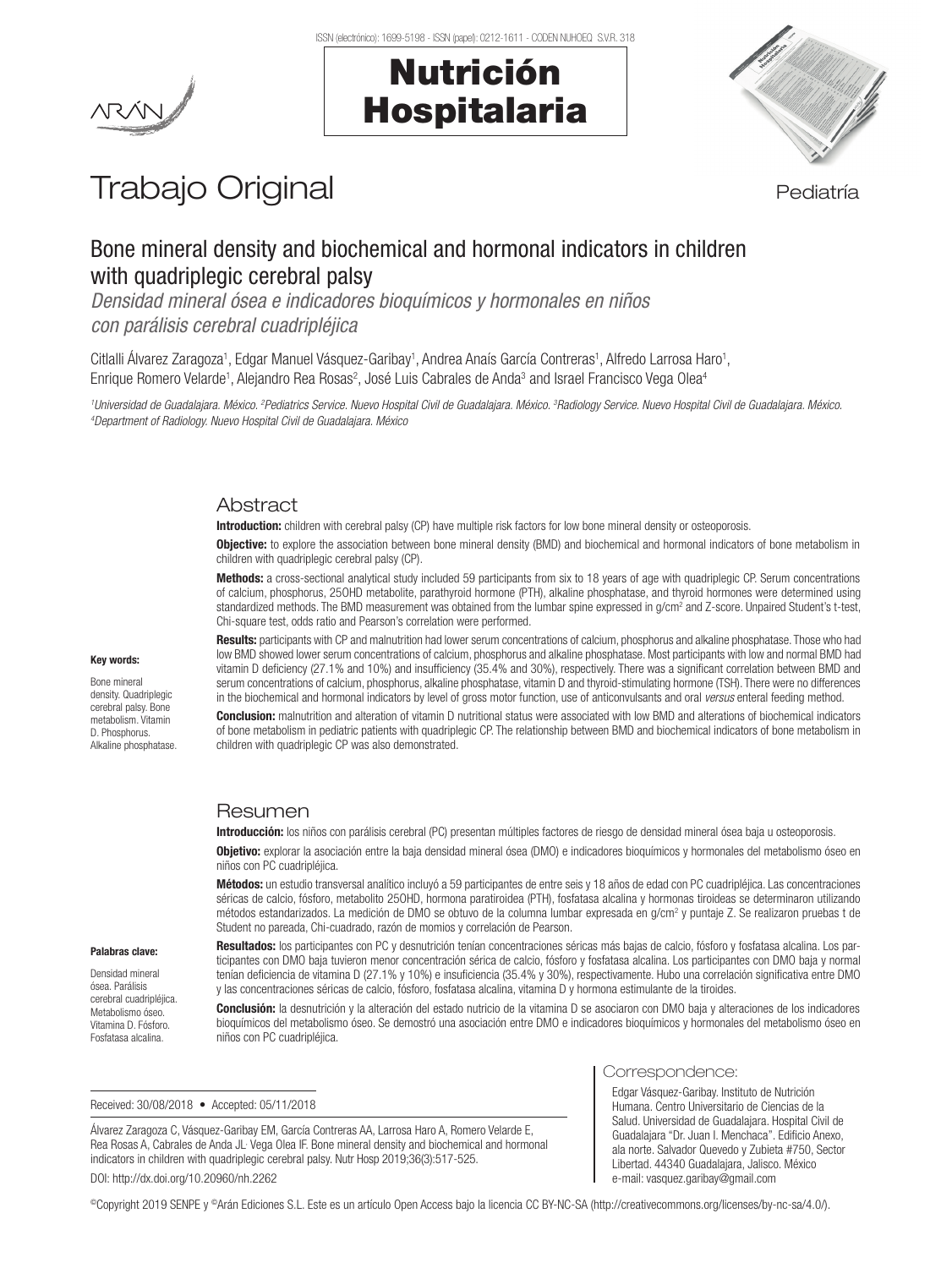# **INTRODUCTION**

Cerebral palsy (CP) is a group of disorders of the development of movement and posture, causing limitation of activity, which is attributed to non-progressive damage of the developing brain, in the fetal period or in the first years of life (1). Children with CP have multiple risk factors for low bone mineral density (BMD) or osteoporosis, including the degree of gross motor impairment, protein-energy malnutrition (PEM), the method of feeding and the use of anticonvulsants (2-6).

Anticonvulsant drugs affect BMD due to their adverse effects on the serum concentration of calcium, phosphorus, vitamin D, parathyroid hormone, alkaline phosphatase and thyroid hormones causing hypocalcemia, hypophosphatemia, elevated alkaline phosphatase concentration, decreased vitamin D concentration, alterations in thyroid profile and increase in PTH concentration (4,6,7).

The biochemical markers related to bone metabolism in children and adolescents are involved in bone formation, skeletal growth, and bone resorption. In addition, they are influenced by multiple factors, such as age, pubertal stage, growth rate, hormonal regulation, and nutritional status (8). There is increasing evidence reporting the relationship of BMD with these biochemical markers of bone metabolism in children with CP (9-13). Nevertheless, some studies have reported that the decrease of serum concentrations of phosphorus, calcium, vitamin D, alkaline phosphatase and PTH may not be associated with low BMD (3,12).

The purpose of this study was to explore the association between BMD and biochemical and hormonal indicators of bone metabolism in children with quadriplegic CP treated at a University Hospital in the metropolitan area of Guadalajara, Mexico.

#### **METHODS**

Analytical cross-sectional study including 62 participants from six to 18 years of age with quadriplegic CP with or without spasticity who attended the Pediatric Neurology Outpatient Clinic of the Nuevo Hospital Civil de Guadalajara. The results of the present study are part of a study conducted in the same population of children and adolescents with quadriplegic cerebral palsy (2). The sample size was calculated in 58 participants with an alpha level of 0.05, power of 0.80, an expected frequency of low bone mineral density in children with CP of 42% (14), and a type II error of 0.20. We did not include patients with diagnoses unrelated to CP (autism, Down syndrome, degenerative disorders, hypothyroidism), moderate or severe congenital malformations, CP of postnatal origin and/or other diseases that affect bone mineral metabolism.

## ETHICAL CONSIDERATIONS

The protocol did not expose participants to risk and adhered to the guidelines of the Declaration of Helsinki in its last correction made during the 64<sup>th</sup> Annual Assembly organized by the World Medical Association (2013). The persons legally responsible for

the participants signed the informed consent and the research protocol was approved by the Bioethics and Research Committee of the Nuevo Hospital Civil de Guadalajara with registration number 66/HCJIM-JAL/2016.

#### DETERMINATION OF BONE MINERAL DENSITY

The measurement of BMD expressed in  $g/cm<sup>2</sup>$  and age-adjusted Z-score was performed by dual-energy X-ray absorptiometry (DXA) using the GE Medical Systems Lunar software by a certified technician. The lumbar spine  $(L_1 - L_4)$  was used as the region of interest, with the following criteria: low BMD for age, a Z-score defined as bone mass reduction (< -2 Z-score), and osteoporosis defined as bone mass reduction plus the alteration of bone architecture (< -2 Z-score plus a significant fracture history: two or more long bone fractures before ten years of age or three or more long bone fractures before 19 years of age) (15-17).

### LABORATORY ANALYSIS

We obtained 5 ml of peripheral blood for the determination of serum concentrations of biochemical indicators and hormones with standardized methods. The 25OHD metabolite and PTH were determined by the chemiluminescence immunoassay method LIAISON® 25OH Vitamin D Total and LIAISON® 1-84 PTH Assay, DiaSorin (USA). The cut-off points for 25OHD metabolite were as follows: deficiency (< 30 nmol/l), insufficiency (30-50 nmol/l), sufficiency (51-75 nmol/l) and optimal  $(> 75$  nmol/l) (14,18); the PTH reference values were 9 to 52 pg/ml.

The serum concentrations of phosphorus, calcium and alkaline phosphatase were determined by spectrophotometry (SYN-CHRON®, Beckman Coulter, USA), with the following reference values: calcium 8.7-10.7 mg/dl, phosphorus 2.4-5.6 mg/dl and alkaline phosphatase 30-400 IU/l. TSH, triiodothyronine  $(T_3)$ and thyroxine  $(T_4)$  were determined by the chemiluminescence immunoassay method using the Access Immunoassay System (Beckman Coulter, USA) with the following reference values: TSH 0.27-3.1 ulU/ml,  $T_{3}$  0.26-0.62 ng/ml, and  $T_{4}$  4.5-10.8  $\mu$ g/ml.

#### NUTRITIONAL STATUS

The weight/age (W/A) and BMI anthropometric indexes were calculated using the Brooks reference (19). Those participants whose BMI and W/A scores were between the 10<sup>th</sup> and 90<sup>th</sup> percentiles were considered as normal and those who were located  $<$  10<sup>th</sup> percentile were considered as malnourished.

#### STATISTICAL ANALYSIS

The normality of data distribution was determined with the Kolmogorov-Smirnov test. The unpaired Student's t-test was used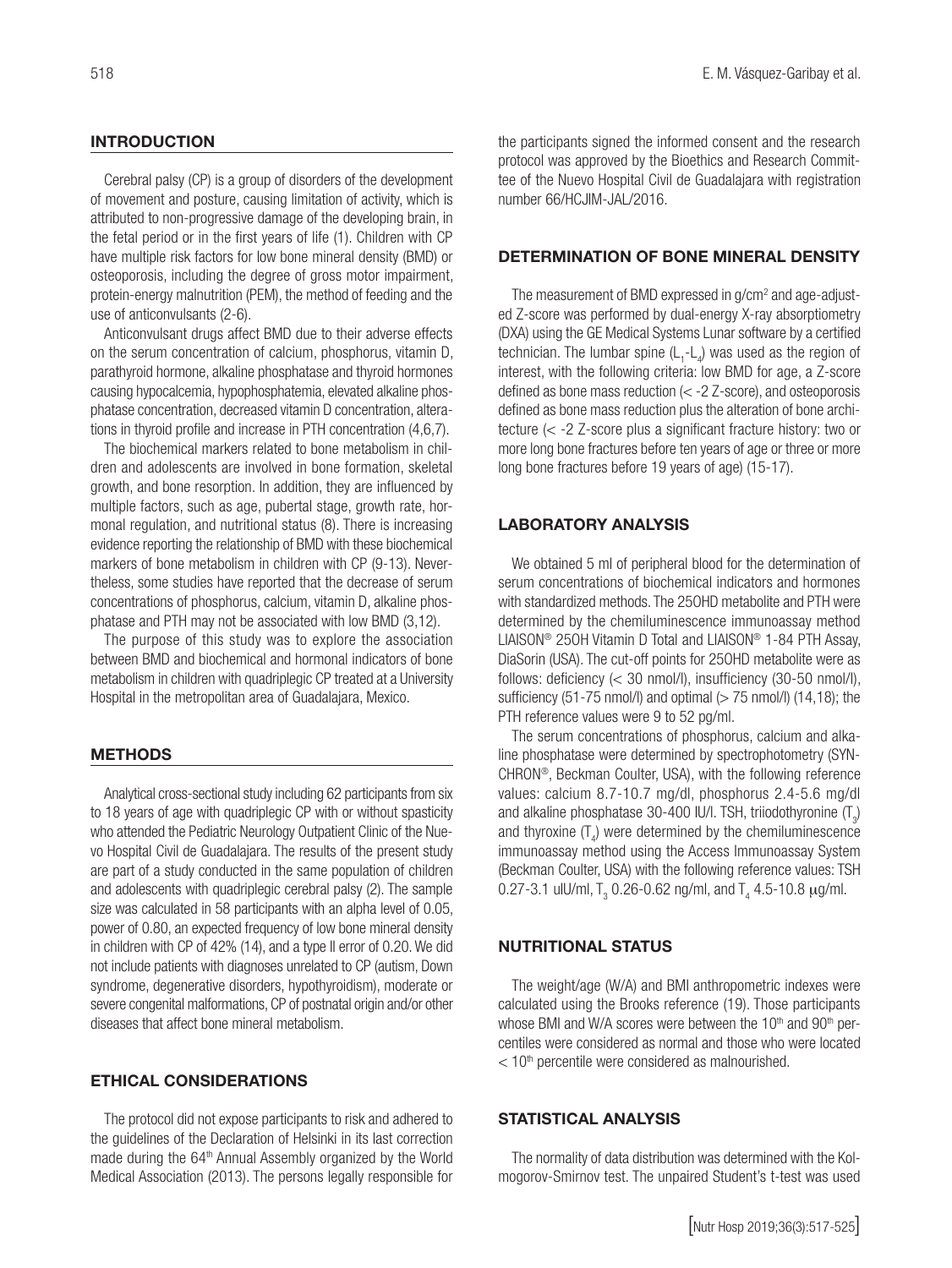for quantitative variables with normal distribution. The Chi-square test was used for qualitative variables. Odds ratios were used to identify the probability of association and its epidemiological significance. The Pearson's correlation test and the coefficient of determination  $(R^2)$  were used to explain the variability of BMD in relation to the biochemical indicators studied. The multiple linear regressions were used to explain the variability between BMD and several independent variables. A p value  $\leq 0.05$  was considered as significant. Data capture and analysis was done with the SPSS program version 20 (SPSS, Inc., Chicago, IL, USA).

#### RESULTS

We included 62 participants from six to 18 years of age (11  $\pm$ 4 years) with quadriplegic CP; three were excluded because they presented BMD  $< 0.208$  g/cm<sup>2</sup> ( $<$  -7 SD). Of the 59 participants, 25 (42.4%) were female and 34 (57.6%) were male. By age groups, 61% were school children (six to eleven years old) and 39% were adolescents (12 to 18 years old). According to the Gross Motor Function Classification System (GMFCS), in the total population, 6.8% belong to level III, 20.3% to level IV and 72.9% to level V. Most of the participants with low and normal BMD received anticonvulsants (98% and 90%, respectively).

Biochemical and hormonal indicators according to BMD. The nutritional status of vitamin D was deficient in 27.1% of children with low BMD and 10% of children with normal BMD, while it was insufficient in 35.4% of children with low BMD and 30% in children with normal BMD. Serum calcium and phosphorus concentration were normal in most children with normal and low BMD; only 14.9% of children with low BMD presented hypocalcemia and 10.6% had low serum concentrations of phosphorus. In children with low BMD, 11.4% had elevated PTH concentrations while 4.5% had low PTH concentrations; 13% of children with low BMD had elevated concentrations of  $T_{4}$ . In contrast, 11.1% of children with normal BMD had low concentrations of  $\mathsf{T}_4.$  Serum  $\mathsf{T}_3$  concentrations were elevated in all the children with low BMD and normal in all the children with normal BMD. Flevated TSH serum concentrations were found in children with low and normal BMD (Table I).

The serum calcium concentration was lower in children with low BMD *vs* children with normal BMD ( $p = 0.02$ ). Similarly, there was a trend towards lower concentrations of phosphorus and alkaline phosphatase in children with low BMD ( $p < 0.1$ ) (Table II).

Biochemical and hormonal indicators and malnutrition. According to the BMI, 43% of the total sample had malnutrition and 57% had normal nutritional status. Similarly, using the W/A index, 48% of the children had malnutrition and 52% presented a normal nutritional status. Children with malnutrition, according to BMI, had significantly lower serum concentrations of calcium, phosphorus, and alkaline phosphatase *vs* non-malnourished children. With the W/A index, the serum concentrations of phosphorus and alkaline phosphatase were significantly lower in children with malnutrition (Table III).

The odds of alterations of biochemical and hormonal indicators according to sex, age group, motor impairment, use of anticonvulsants, feeding method and nutritional status are described in table IV. No significant differences in the biochemical and hormonal indicators by sex, GMFCS, use of anticonvulsants, type of therapy and feeding methods were found. Nevertheless, adolescents had lower serum concentration of phosphorus than school children ( $p = 0.004$ ). According to the GMFCS, 62% children from level V and 44% of children from levels III and IV had lower concentrations than the average of 25OHD metabolite. Males were more likely to have high-

# Table I. Serum concentrations of calcium, vitamin D, alkaline phosphatase, phosphorus, PTH and thyroid hormones in participants with quadriplegic CP according to BMD

| Variable                                                                                      |                     | Low<br><b>BMD</b>            | <b>Normal</b><br><b>BMD</b>  |                              |
|-----------------------------------------------------------------------------------------------|---------------------|------------------------------|------------------------------|------------------------------|
|                                                                                               | n                   | $\frac{0}{0}$                | n                            | $\frac{0}{0}$                |
| Vitamin D status (nmol/l) $(n = 48)$<br>Deficiency<br>Insufficiency<br>Sufficiency<br>Optimal | 13<br>17<br>13<br>5 | 27.1<br>35.4<br>27.1<br>10.4 | 1<br>3<br>4<br>$\mathcal{P}$ | 10.0<br>30.0<br>40.0<br>20.0 |
| Calcium (mg/dl) $(n = 47)$<br>Low<br>Normal<br>High                                           | 7<br>40<br>0        | 14.9<br>85.1<br>0            | 0<br>10<br>0                 | 0.0<br>100.0<br>0.0          |
| Alkaline phosphatase (UI/I)<br>$(n = 47)$<br>Low<br>Normal<br>High                            | 3<br>41<br>3        | 6.4<br>87.2<br>6.4           | 0<br>10<br>0                 | 0.0<br>100<br>0.0            |
| Phosphorus (mg/dl) $(n = 47)$<br>l ow<br>Normal<br>High                                       | 5<br>40<br>2        | 10.6<br>85.1<br>4.3          | 0<br>10<br>0                 | 0.0<br>100<br>0.0            |
| PTH (pg/ml) $(n = 44)$<br>l ow<br>Normal<br>High                                              | 2<br>37<br>5        | 4.5<br>84.1<br>11.4          | 0<br>10<br>0                 | 0.0<br>100<br>0.0            |
| $T_{\rm g}$ (ng/ml) (n = 46)<br>Low<br>Normal<br>High                                         | 0<br>$\Omega$<br>46 | 0<br>$\overline{0}$<br>100   | 0<br>9<br>0                  | 0.0<br>100<br>0.0            |
| $T_{4}$ (µg/ml) (n = 46)<br>Low<br>Normal<br>High                                             | 1<br>39<br>6        | 2.2<br>84.8<br>13.0          | 1<br>8<br>0                  | 11.1<br>88.9<br>0.0          |
| TSH (ulU/ml) $(n = 42)$<br>Low<br>Normal<br>High                                              | 0<br>25<br>17       | 0<br>59.5<br>40.5            | 0<br>5<br>3                  | 0.0<br>62.5<br>37.5          |

<sup>&</sup>lt;sup>1</sup>BMD: bone mineral density; PTH: parathyroid hormone; T<sub>3</sub>: triiodothyronine; *T4 thyroxine; TSH: thyroid-stimulating hormone.*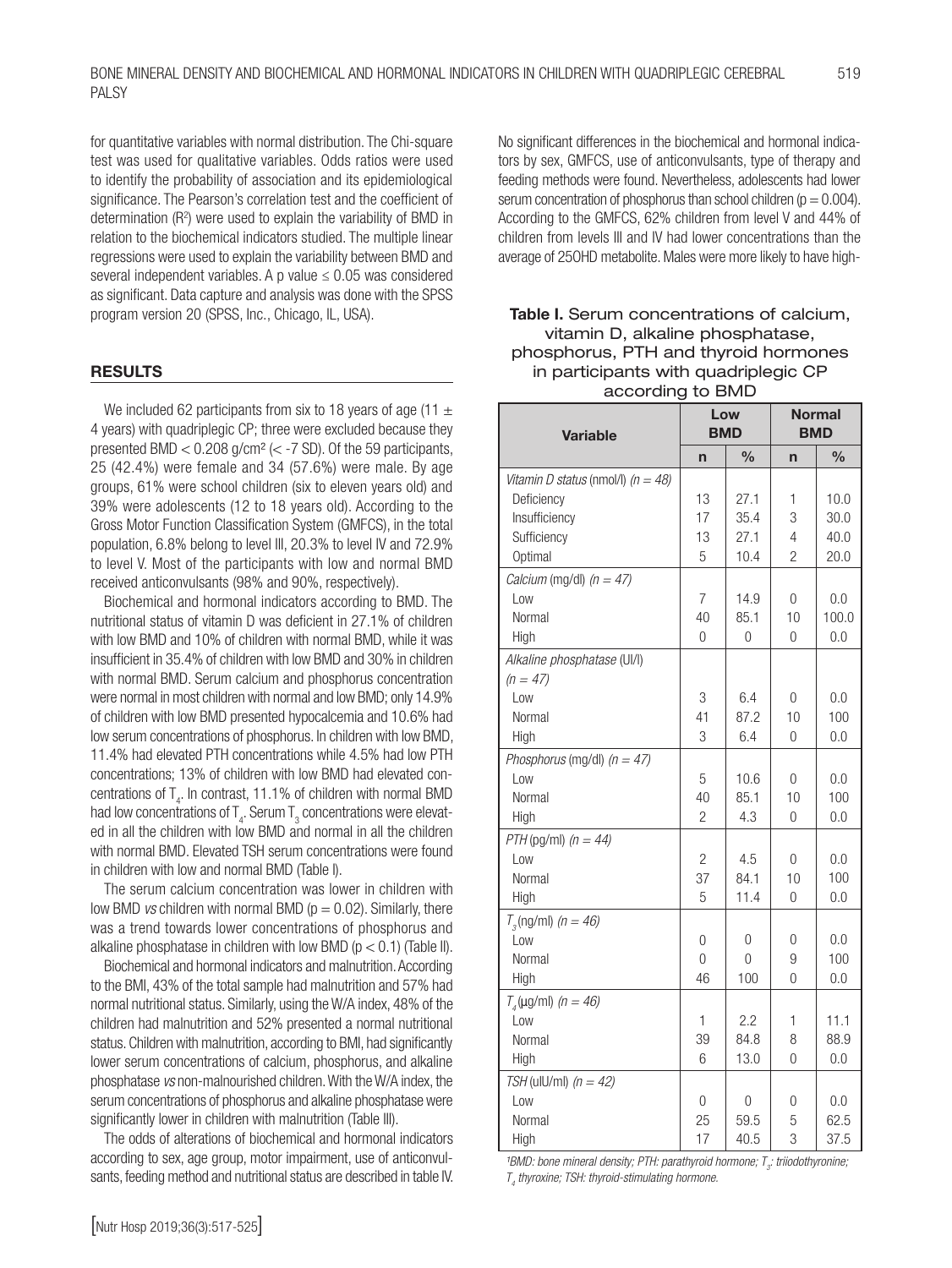| <b>Biochemical</b>                                                                       | <b>Low BMD</b> |             |           | <b>Normal BMD</b> |             |           |                  |
|------------------------------------------------------------------------------------------|----------------|-------------|-----------|-------------------|-------------|-----------|------------------|
| variables                                                                                | $\mathsf{n}$   | <b>Mean</b> | <b>SD</b> | $\mathsf{n}$      | <b>Mean</b> | <b>SD</b> | $\boldsymbol{p}$ |
| Calcium (mg/dl)                                                                          | 47             | 9.15        | 0.45      | 10                | 9.51        | 0.36      | 0.020            |
| Phosphorus (mg/dl)                                                                       | 47             | 4.30        | 0.84      | 10                | 4.58        | 0.25      | 0.063            |
| Alkaline phosphatase (UI/I)                                                              | 47             | 151         | 62        | 10                | 188         | 60        | 0.088            |
| $PTH$ (pg/ml)                                                                            | 44             | 28.4        | 18.7      | 10                | 23.0        | 8.1       | 0.162            |
| Vitamin D (nmol/l)                                                                       | 48             | 47.0        | 29.8      | 10                | 55.1        | 20.8      | 0.419            |
| $T_{\text{a}}$ (ng/ml)                                                                   | 46             | 1.29        | 0.40      | 9                 | 1.21        | 0.26      | 0.573            |
| TSH (ulU/ml)                                                                             | 42             | 3.36        | 2.29      | 8                 | 2.97        | 1.87      | 0.657            |
| $\mathsf{\Gamma}_{\scriptscriptstyle{A}}\mathsf{(}\mu\mathsf{g}/\mathsf{ml}\mathsf{)}$ . | 46             | 8.21        | 1.93      | 9                 | 8.01        | 2.05      | 0.789            |

Table II. Serum concentrations between participants with low BMD *vs* normal BMD

Statistics: unpaired Student's t-test. BMD: bone mineral density; PTH: parathyroid hormone; T<sub>3</sub>; triiodothyronine; TSH: thyroid-stimulating hormone; T<sub>4</sub>: thyroxin.

| <b>Table III.</b> Serum concentrations of biochemical indicators in participants |
|----------------------------------------------------------------------------------|
| with quadriplegic CP according to nutritional status                             |

| <b>Biochemical</b>          | <b>Malnourished</b>      |             |           | Non-malnourished |             |           |                  |  |
|-----------------------------|--------------------------|-------------|-----------|------------------|-------------|-----------|------------------|--|
| variables                   | $\mathsf{n}$             | <b>Mean</b> | <b>SD</b> | $\mathbf n$      | <b>Mean</b> | <b>SD</b> | $\boldsymbol{p}$ |  |
| BMI (kg/m <sup>2</sup> )    |                          |             |           |                  |             |           |                  |  |
| Calcium (mg/dl)             | 24                       | 9.00        | 0.48      | 33               | 9.36        | 0.37      | 0.003            |  |
| Phosphorus (mg/dl)          | 24                       | 4.09        | 0.87      | 33               | 4.54        | 0.65      | 0.030            |  |
| Alkaline phosphatase (UI/I) | 24                       | 138         | 51        | 33               | 171         | 67        | 0.050            |  |
| $PTH$ (pg/ml)               | 22                       | 28.1        | 18.2      | 32               | 26.9        | 16.9      | 0.804            |  |
| Vitamin D (nmol/l)          | 25                       | 44.1        | 30.9      | 33               | 51.6        | 26.4      | 0.326            |  |
| $T_{\text{a}}$ (ng/ml)      | 23                       | 1.25        | 0.36      | 32               | 1.29        | 0.40      | 0.722            |  |
| TSH (ulU/ml)                | 22                       | 3.44        | 2.14      | 28               | 3.18        | 2.31      | 0.689            |  |
| $T_{4}$ (µg/ml)             | 23                       | 8.42        | 1.47      | 32               | 8.00        | 2.22      | 0.427            |  |
|                             | Weight/age (percentiles) |             |           |                  |             |           |                  |  |
| Calcium (mg/dl)             | 27                       | 9.18        | 0.54      | 30               | 9.24        | 0.37      | 0.656            |  |
| Phosphorus (mg/dl)          | 27                       | 4.08        | 0.84      | 30               | 4.60        | 0.63      | 0.010            |  |
| Alkaline phosphatase (UI/I) | 27                       | 132         | 47        | 30               | 180         | 67        | 0.003            |  |
| PTH (pg/ml)                 | 25                       | 26.1        | 18.0      | 29               | 28.6        | 16.9      | 0.597            |  |
| Vitamin D (nmol/l)          | 28                       | 45.5        | 29.5      | 30               | 51.1        | 27.6      | 0.458            |  |
| $T_{\rm g}$ (ng/ml)         | 26                       | 1.30        | 0.46      | 29               | 1.25        | 0.30      | 0.584            |  |
| TSH (ulU/ml)                | 24                       | 3.44        | 1.98      | 26               | 3.17        | 2.45      | 0.672            |  |
| $T_{A}$ (µg/ml)             | 26                       | 8.33        | 2.17      | 29               | 8.04        | 1.72      | 0.581            |  |

Statistic: unpaired Student's t-test. Malnourished: percentile < 10<sup>th</sup>. Non-malnourished percentile 10-90<sup>th</sup>. PTH: parathyroid hormone; T<sub>3</sub>: triiodothyronine; TSH: thyroid*stimulating hormone; T4 : thyroxin.*

er than the average serum concentrations of alkaline phosphatase. By age group, the likelihood of lower than the average of serum phosphorus concentrations was higher in adolescents than in school children. With the W/A index, malnourished children were found to have a higher likelihood of lower than the average serum phosphorus concentrations. In contrast, children without malnutrition were more likely to have higher than the average serum alkaline phosphatase concentrations. With BMI, children with malnutrition were more likely to have lower than the average of serum calcium concentrations.

# CORRELATIONS BETWEEN BMD AND BIOCHEMICAL INDICATORS

The association between biochemical and hormonal indicators was analyzed and there were no significant associations. There were significant correlations between BMD (g/cm<sup>2</sup>) and serum phosphorus concentrations ( $r = 0.310$ ,  $R^2 = 0.096$ ,  $p = 0.019$ ) and alkaline phosphatase ( $r = 0.327$ ,  $R^2 = 0.107$ ,  $p = 0.013$ ). The linear regression between BMD (g/cm<sup>2</sup>) and TSH was inverse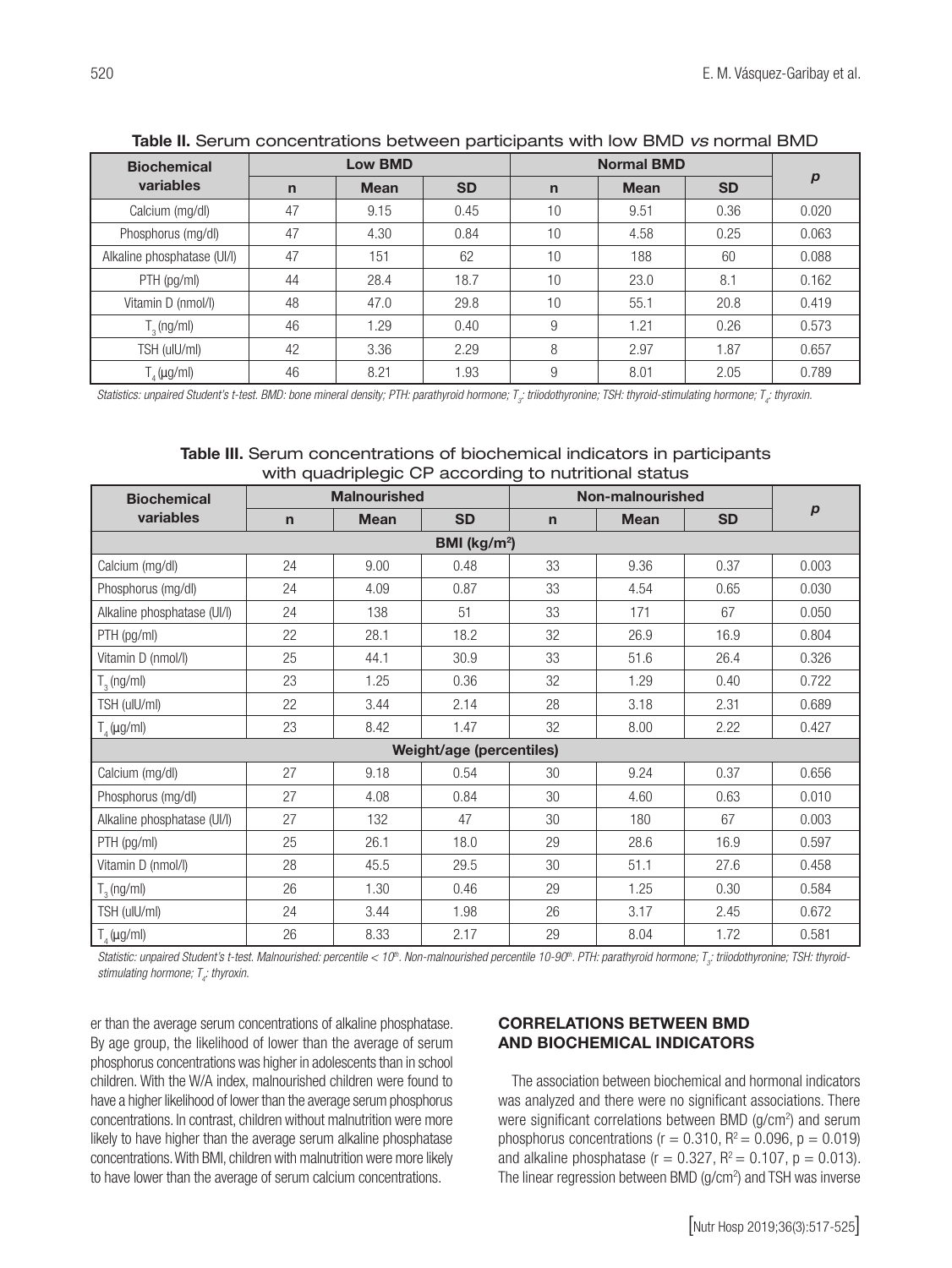| <b>Indicator</b>              | <b>Sex</b>                      |                                         |                    |                        |           |            |                  |
|-------------------------------|---------------------------------|-----------------------------------------|--------------------|------------------------|-----------|------------|------------------|
|                               |                                 | <b>Males</b>                            |                    | <b>Females</b>         | <b>OR</b> | CI (95%)   | $\boldsymbol{p}$ |
|                               | n/N                             | $\frac{0}{0}$                           | n/N                | $\frac{0}{0}$          |           |            |                  |
| ALP (UI/I) (> 157)            | 18/33                           | 54.5                                    | 6/24               | 25                     | 3.6       | 1.14, 11.4 | 0.027            |
| <b>Indicator</b>              | Age group                       |                                         |                    |                        |           |            |                  |
|                               |                                 | <b>Adolescents</b>                      |                    | School-aged children   | <b>OR</b> | CI (95%)   |                  |
|                               | n/N                             | $\frac{0}{0}$                           | n/N                | $\frac{0}{0}$          |           |            | $\boldsymbol{p}$ |
| Phosphorus (mg/dl) $(< 4.35)$ | 14/22                           | 63.6                                    | 11/35              | 31.4                   | 3.8       | 1.2, 11.8  | 0.018            |
| <b>Indicator</b>              |                                 |                                         |                    | Use of anticonvulsants |           |            |                  |
|                               |                                 | <b>Poly-therapy</b>                     | <b>Monotherapy</b> |                        | <b>OR</b> | CI (95%)   |                  |
|                               | n/N                             | $\frac{0}{0}$                           | n/N                | $\frac{0}{0}$          |           |            | $\boldsymbol{p}$ |
| $T_{4}$ (µg/ml) (< 8.17)      | 18/28                           | 64.3                                    | 11/27              | 40.7                   | 2.6       | 0.88, 7.8  | 0.083            |
| <b>Indicator</b>              | Nutritional status (weight/age) |                                         |                    |                        |           |            |                  |
|                               |                                 | <b>Malnourished</b><br>Non-malnourished |                    |                        | <b>OR</b> | CI (95%)   | $\boldsymbol{p}$ |
|                               | n/N                             | $\frac{0}{0}$                           | n/N                | $\%$                   |           |            |                  |
| Phosphorus (mg/dl) $(< 4.35)$ | 16/27                           | 59.3                                    | 9/30               | 30                     | 3.39      | 1.13, 10.1 | 0.028            |
| ALP (UI/I) (> 157)            | 4/27                            | 14.8                                    | 20/30              | 66.7                   | 11.5      | 3.1, 42.4  | < 0.001          |
| <b>Indicator</b>              | <b>Nutritional status (BMI)</b> |                                         |                    |                        |           |            |                  |
|                               |                                 | <b>Malnourished</b>                     | Non-malnourished   |                        | <b>OR</b> | CI(95%)    | $\boldsymbol{p}$ |
|                               | n/N                             | $\frac{0}{0}$                           | n/N                | $\frac{0}{0}$          |           |            |                  |
| Phosphorus (mg/dl) $(< 4.35)$ | 11/33                           | 33                                      | 14/24              | 58.3                   | 0.35      | 0.12, 1.1  | 0.06             |
| Vitamin D (nmol/l) $(< 48.4)$ | 17/25                           | 68                                      | 16/33              | 48.5                   | 2.3       | 0.8, 6.7   | 0.14             |
| Calcium (mg/dl) $(< 9.21)$    | 16/24                           | 66.7                                    | 11/33              | 33                     | 4.0       | 1.3, 12.2  | 0.013            |
| ALP (UI/I) (> 157)            | 7/24                            | 29.2                                    | 17/33              | 51.5                   | 2.6       | 0.8, 7.9   | 0.09             |

### Table IV. Serum concentrations of biochemical indicators by sex, age group, use of anticonvulsants and nutritional status: probability of higher or lower values than average

*ALP: alkaline phosphatase; T4 : thyroxin. Almost all biochemical indicators had serum concentrations lower than average among different variables. ALP serum concentration was higher than average among variables as sex, weight/age and BMI.*

 $(r = -0.316, R^2 = 0.099, p = 0.030)$ . There was a direct and potentially significant correlation between the serum concentrations of vitamin D and BMD ( $p = 0.056$ ). No correlations were observed between BMD (g/cm²) and calcium,  ${\mathsf T}_{_3}$ ,  ${\mathsf T}_{_4}$  and PTH. The linear regressions between BMD expressed in Z-score and the biochemical indicators showed some different findings; 22% of the variance in BMD was explained by phosphorus ( $p < 0.001$ ), 20% by alkaline phosphatase ( $p < 0.001$ ) and 8% by calcium (p  $= 0.036$ ) (Fig. 1A-C), respectively. No correlations were observed between BMD (Z-score) with vitamin D,  ${\tt T}_{_{3}},{\tt T}_{_{4}},{\tt TSH},$  and PTH.

# MULTIPLE LINEAR REGRESSIONS WITH BMD AS DEPENDENT VARIABLE

Four multiple regression models were performed with BMD expressed in g/cm<sup>2</sup> and in Z-score as dependent variable. The first multiple regression model with BMD (g/cm<sup>2</sup>), with the stepwise method, accepted the variables phosphorus concentration, alkaline phosphatase and TSH, which explained 17% of the variability in BMD. The second model accepted the variables weight and serum phosphorus concentration, which explained 54% of the variability in BMD. Contrary, when Z-score was used, the variables phosphorus and alkaline phosphatase explained 28% of the variability in BMD and the last model accepted the variables BMI, age and serum phosphorus concentration, which explained 41% of the variability (Table V).

# **DISCUSSION**

Children with CP have been found to have decreased BMD due to various factors, such as the degree of motor impairment, malnutrition, the use of anticonvulsants, and feeding problems (2,3). In the present study, it was observed that 8.5% of the participants had osteoporosis (BMD  $<$  -2 Z-score  $+$  history of fractures) and 74.6% had low BMD for age (< -2 SD). This finding is consistent with other studies that have shown a similar frequency of low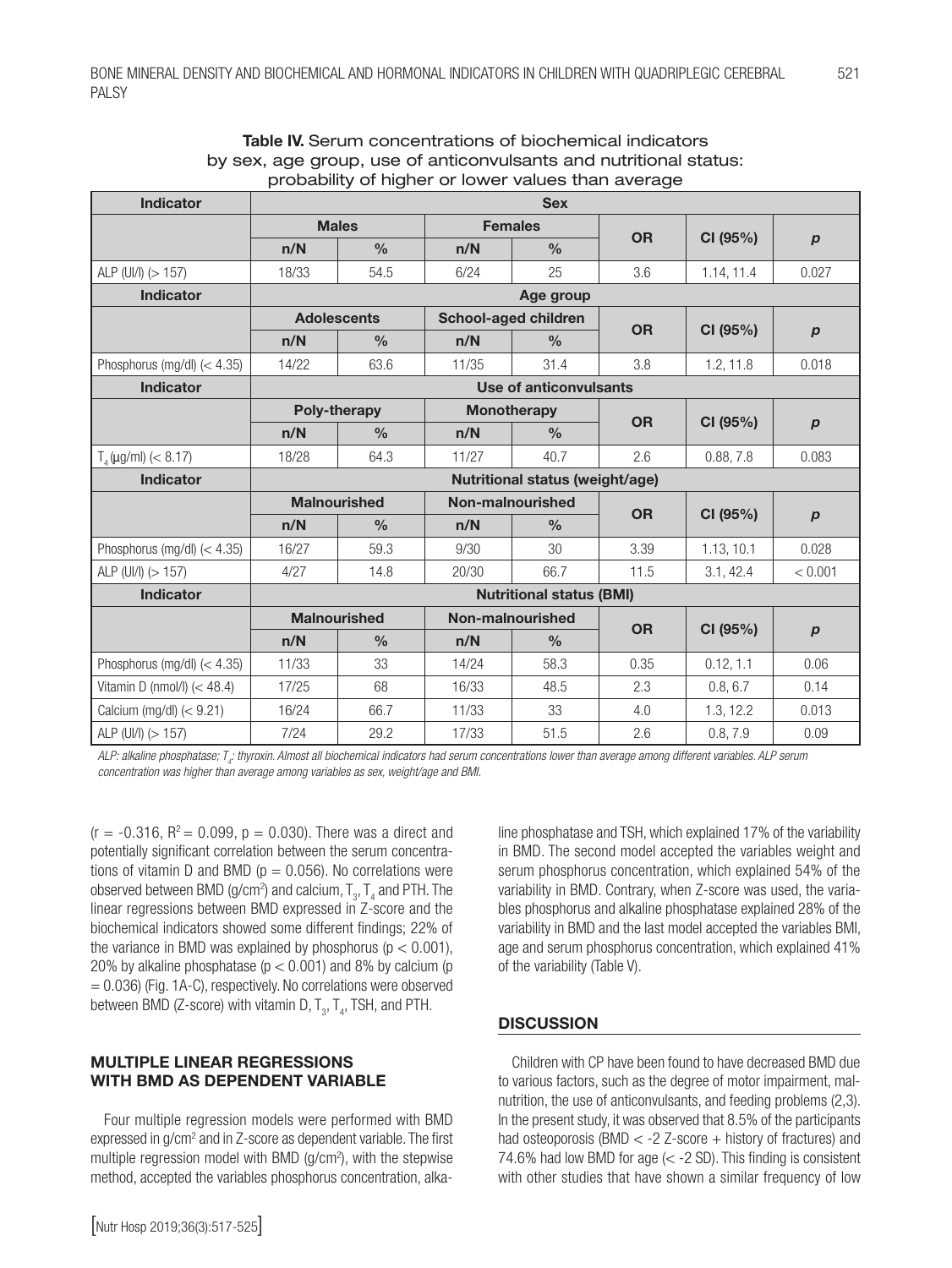

#### Figure 1.

Relationship between BMD (Z-score) and phosphorus, alkaline phosphatase, and calcium concentrations.

BMD in these patients. Tosun (13) reported that 63% of children with motor impairment had low BMD; likewise, Jacob (20) and Coppola (21) found that 80.7% and 70.2% of their participants had low BMD, respectively. Children with CP and acute malnutrition (BMI  $< 10<sup>th</sup>$  percentile) showed lower serum concentrations of calcium, phosphorus, and alkaline phosphatase. With the W/A index (composite indicator whose deficit reflects a chronic and

acute malnutrition), lower phosphorus and alkaline phosphatase serum concentrations were also observed. The probability of serum concentrations lower than the average of phosphorus, calcium and alkaline phosphatase was higher in malnourished *versus* non-malnourished children. It is known that malnourished children, especially those with severe grade malnutrition, have hypocalcemia, probably because the total calcium concentration must be adjusted to the concentration of albumin (22). In addition, it is common for the serum concentration of alkaline phosphatase to be decreased in these patients (23).

Adolescents had lower serum phosphorus concentrations than school children. This finding may be explained because at puberty the BMD increases significantly and reaches its maximum peak of calcium accumulation in the bone (40 to 60%) (24). It has also been observed that the serum concentration of phosphorus is higher in school children and progressively decreases at the concentrations observed in adults during the late phase of puberty (25). There were no significant differences in the serum concentrations of calcium, phosphorus, alkaline phosphatase, thyroid hormones, and PTH between the different GMFCS levels. Chen (9) found differences in serum calcium concentrations between children belonging to level I-II *vs* III *vs* IV-V of GMFCS (p  $= 0.042$ ). Children belonging to levels IV and V had lower serum calcium concentration *vs* children belonging to level III. Finbraten (14) did not found differences in serum concentrations of calcium, phosphorus, alkaline phosphatase and PTH between children belonging to levels I-III *vs* IV-V of GMFCS.

The 25OHD concentration below the average was 62% in level V and 44% in levels III and IV. It is likely that children belonging to level V, with greater motor impairment, would have been less exposed to the sun's rays. In addition, they would have greater problems in their feeding; consequently, an insufficient intake of vitamin D (26). Most participants with low BMD and normal BMD had deficiency (27.1% and 10%) and insufficiency (35.4% and 30%), respectively, of vitamin D. It has been shown that vitamin D deficiency causes less absorption of dietary calcium and increases the secretion of PTH, which activates the renal hydroxylation of calcidiol and increases the renal reabsorption of calcium. In addition, this deficiency induces osteoclastic activity that could increase the risk of BMD loss (27). Henderson et al. (10) showed that 33% of children studied with CP have vitamin D deficiency. Fong et al. (28) and Shellhaas et al. (11) found a similar frequency of vitamin D deficiency (22% and 25%, respectively). Tosun et al. (13) observed that 33.3% and 26.7% of their patients with CP had vitamin D deficiency and insufficiency, respectively. These findings confirm that children with CP, regardless of BMD, are at potential risk of vitamin D deficiency and require periodic monitoring and eventual substitution treatment. The serum calcium concentrations were lower in children with CP with low BMD, and there was a tendency toward lower serum concentrations of phosphorus and alkaline phosphatase. It is known that calcium normal limits are narrow; therefore, when the serum calcium concentration is 1-2 mg/dl lower than normal, hypocalcemia symptoms occur. This situation is infrequent due to the great capacity of redistribution and exchange of calcium from bone to serum and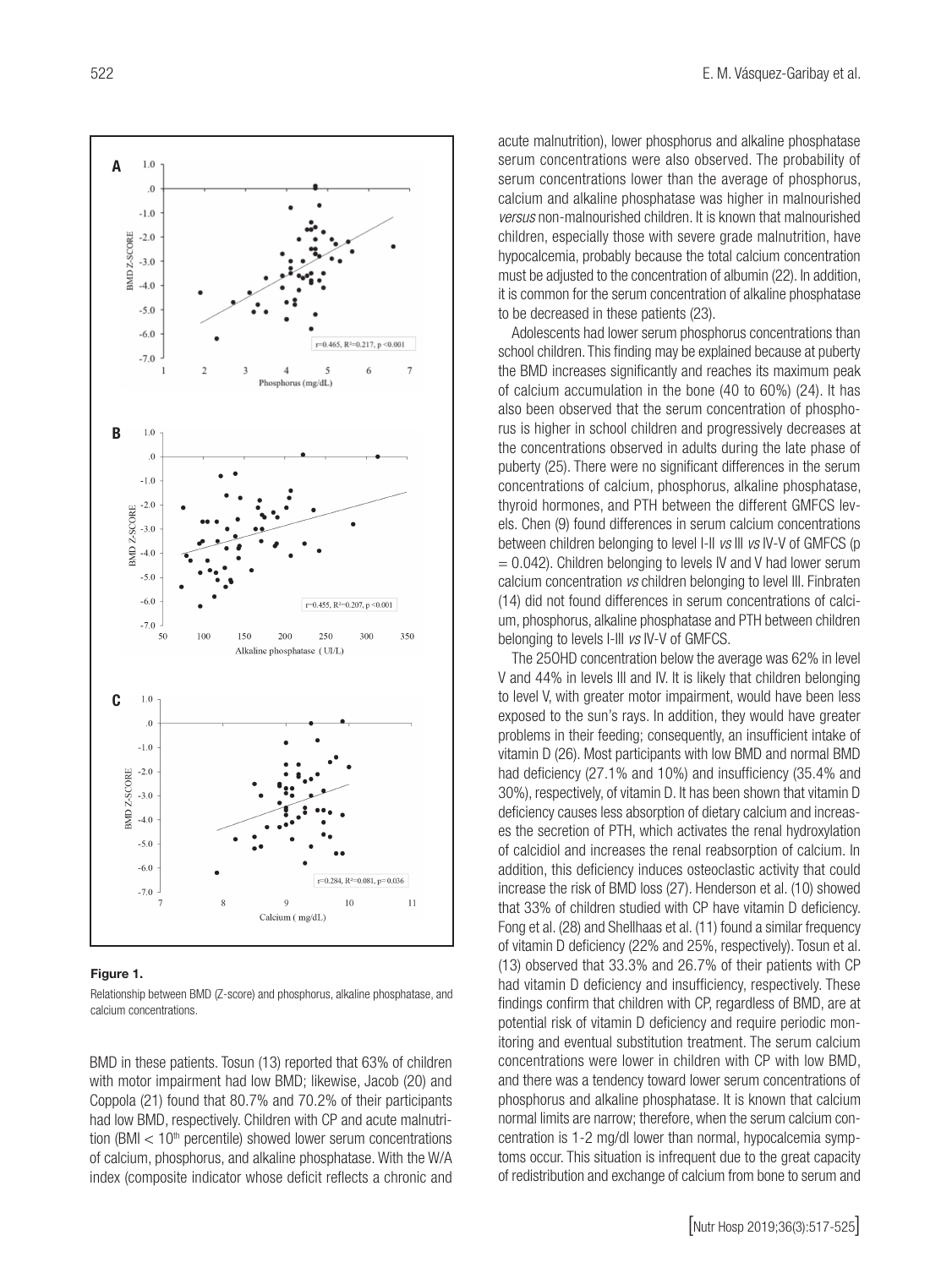| and Divil as independent vanables |                             |             |           |       |       |                  |  |  |
|-----------------------------------|-----------------------------|-------------|-----------|-------|-------|------------------|--|--|
| <b>Variables</b>                  |                             | <b>Mean</b> | <b>SD</b> |       | $R^2$ | $\boldsymbol{p}$ |  |  |
| BMD ( $g/cm2$ )                   |                             |             |           |       |       |                  |  |  |
| Model 1*                          | Phosphorus (mg/dl)          | 4.4         | 0.8       | 0.310 | 0.096 | 0.019            |  |  |
|                                   | Alkaline phosphatase (UI/I) | 157         | 63        | 0.381 | 0.145 | 0.014            |  |  |
|                                   | TSH (ulU/ml)                | 3.3         | 2.2       | 0.416 | 0.173 | 0.031            |  |  |
| Model $2^+$                       | Weight (kg)                 | 18          | 6         | 0.678 | 0.459 | < 0.001          |  |  |
|                                   | Phosphorus (mg/dl)          | 4.4         | 0.8       | 0.732 | 0.536 | 0.002            |  |  |
| <b>BMD (Z-score)</b>              |                             |             |           |       |       |                  |  |  |
| Model $1^*$                       | Phosphorus (mg/dl)          | 4.4         | 0.8       | 0.465 | 0.217 | < 0.001          |  |  |
|                                   | Alkaline phosphatase (UI/I) | 157         | 63        | 0.529 | 0.280 | 0.033            |  |  |
| Model 2 <sup>§</sup>              | BMI (kg/m <sup>2</sup> )    | 13.1        | 2.8       | 0.433 | 0.188 | 0.001            |  |  |
|                                   | Age (years)                 | 10          | 3         | 0.584 | 0.342 | 0.001            |  |  |
|                                   | Phosphorus (mg/dl)          | 4.4         | 0.8       | 0.643 | 0.413 | 0.004            |  |  |

Table V. Multiple linear regressions with BMD expressed in g/cm<sup>2</sup> and Z-score as dependent variable and phosphorus, alkaline phosphatase, TSH, weight, age and BMI as independent variables

*VIF: variance inflation factor. \*VIF: 1.015; Durbin-Watson: 1.608. † VIF: 1.000; Durbin-Watson: 2.061. ‡ VIF: 1.189; Durbin-Watson: 1.952. § VIF: 1.164; Durbin-Watson: 1.998.*

vice versa (29). It is possible that this physiological phenomenon is less effective in children with CP and low BMD. Conversely, Esen et al. (12) reported that decreased serum concentrations of phosphorus, alkaline phosphatase and PTH were not associated with a decrease in BMD. Similarly, Akhter et al. (3) reported that there were no differences in BMD among children with lower serum calcium, phosphorus, vitamin D, and alkaline phosphatase concentrations *versus* those with normal serum concentrations.

The majority of children with CP with low BMD (98%) and normal BMD (90%) received anticonvulsants. It has been shown that anticonvulsants have a negative impact on BMD (30), probably due to the adverse effects that they produce on bone mineral metabolism. These anticonvulsant drugs can produce hypocalcemia, hypophosphatemia, elevated alkaline phosphatase concentration, decreased vitamin D concentration, alterations in thyroid profile, and increased PTH concentration (7,13,31). It should be noted that in the present study, no significant association was observed between these medications and BMD, probably because the majority of participants were receiving anticonvulsant treatment. In addition, these biochemical alterations were not observed in children who received antiepileptic drugs and in children who did not receive them. Similar findings have been reported in previous studies. Cheng et al. (4) reported that there were no significant differences in biochemical parameters of bone metabolism between children who received anticonvulsants *vs* children who did not. Similarly, Chen et al. (9) conclude that there were no significant differences in bone turnover or other related to biochemical indicators of bone metabolism between children with CP and healthy children.

Valproic acid was the most commonly used drug in all participants with low BMD (77.3%) and normal BMD (83.3%). This drug is widely used in the pediatric population and causes metabolic acidosis, which damages the bone matrix and causes tubular renal dysfunction with greater urinary loss of calcium and phosphorus. Consequently, it could affect BMD (30,32).

The serum concentration of phosphorus and alkaline phosphatase explained 9.6% and 10% of the variability in bone mineral density (g/cm<sup>2</sup>), respectively, while the inverse relationship of TSH with BMD explained 9.9% of its variability. This finding could be explained by the fact that TSH inhibits the differentiation and function of osteoclasts by mechanisms independent of  $T<sub>3</sub>$ and suppresses the activity of osteoblasts (6). Chen et al. (9) and Sharawat et al. (33) did not find a correlation between BMD and serum calcium, phosphorus and alkaline phosphatase concentrations. However, in the present study, 21% of the variability in BMD (Z-score) was explained by the serum concentration of phosphorus ( $p < 0.001$ ), 20% by alkaline phosphatase ( $p < 0.001$ ) and 8% by calcium ( $p = 0.036$ ).

There was a clear trend in the correlation between the serum concentration of vitamin D and BMD ( $p = 0.056$ ). Vitamin D, through its active metabolite 1,25(OH)<sub>2</sub>D<sub>3</sub>, exerts a double action at the bone level, mobilizes calcium and phosphorus toward the extracellular fluid to maintain an adequate serum concentration of these inorganic nutrients, normalizes the blood calcium and favors the mineral deposit in the bone (17). However, several authors have not found this correlation between BMD and serum vitamin D concentrations (10,12-14,33).

We observed that the BMD in Z-score would be more oriented to the variables related to changes in BMD. This conclusion is based on the multivariate models designed in which it was observed that, with BMD in Z-score instead of  $g/cm<sup>2</sup>$ , the variables BMI, age and serum phosphorus explained 41% of the variability. On the other hand, with the BMD in g/cm<sup>2</sup>, only weight and serum phosphorus were included in the model that explains 54% of the variability.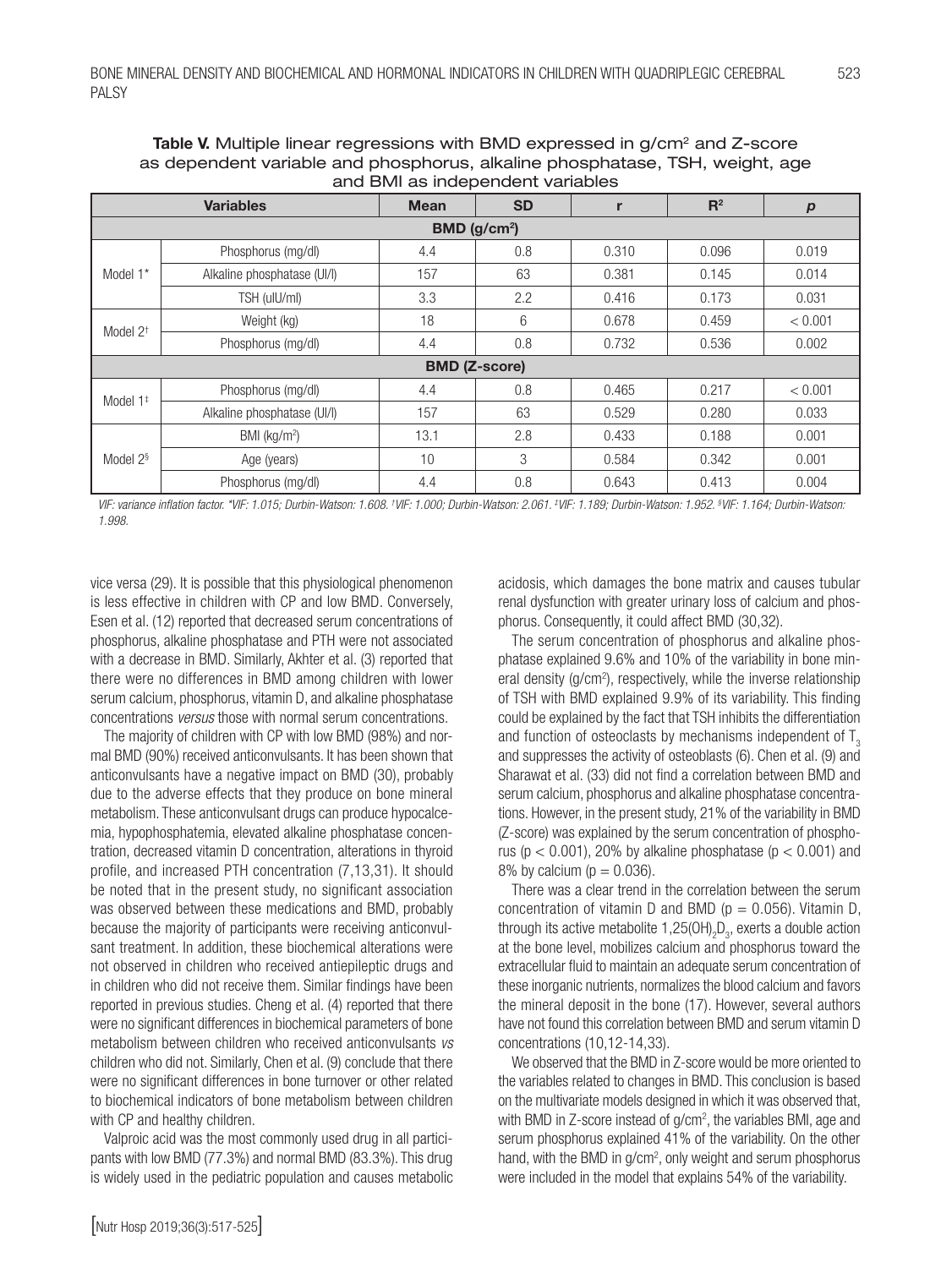A limitation of the study was due to the cross-sectional study design because we could not establish causality between exposure and effect. Another limitation was related to the sample size; in the analysis of some variables, a type II error was probably made. For example, in the association of greater serum concentration of phosphorus and alkaline phosphatase in non-malnourished children, in the association between malnutrition and lower serum concentration of vitamin D, in the association of gross motor function with lower serum vitamin D concentration, and in the association of polytherapy with below average serum concentrations of  $\mathsf{T}_4.$  In all cases, by duplicating

the values of each cell of the contingency table, the probability improved significantly. Another limitation was that BMD was only measured in the lumbar spine. However, the measurement of BMD in the lumbar spine is valid (34) and has been used in different studies (10,12,20,21). The last limitation was that we did not measure serum concentrations of biomarkers of bone resorption because it was not feasible for the laboratory of the hospital to do it.

The main strength of the study was the demonstration of the association between biochemical indicators and hormonal biomarkers of bone metabolism and BMD in pediatric patients with quadriplegic CP in the Mexican population.

In conclusion, the present study demonstrated the direct correlation of BMD with serum concentrations of calcium, phosphorus, alkaline phosphatase, vitamin D and the inverse correlation with TSH in children with quadriplegic CP. BMD in Z-score would be more oriented to the variables related to changes in BMD, the variables BMI, age and serum phosphorus explained 41% of the variability.

The association of malnutrition, use of anticonvulsants and gross motor function impairment with biochemical indicators and hormonal biomarkers of bone metabolism was shown. Therefore, these variables should be monitored and controlled. For example, malnutrition may be prevented assuring a correct diet, an adequate use of anticonvulsants to prevent alteration of bone metabolism and optimized physical rehabilitation strategies to improve gross motor function. In this way, it would be possible to optimize the bone mineralization that could prevent the risk of osteoporosis and fractures in children with quadriplegic CP.

Further longitudinal studies are required to provide information about the association of BMD (measured at different skeletal regions) with biochemical and hormonal indicators of bone metabolism, as well as clinical assays to evaluate the effect of an integral treatment on those variables affecting the BMD in children with CP in medium and long terms.

#### REFERENCES

- 1. Rosenbaum P, Paneth N, Leviton A, Goldstein M, Bax M, Damiano D, et al. A report: the definition and classification of cerebral palsy. Dev Med Child Neurol 2007;109:8-14. DOI: 10.1111/j.1469-8749.2007.tb12610.x
- 2. Álvarez C, Vásquez-Garibay E, García A, Larrosa A, Romero E, Rea A, et al. Bone mineral density and nutritional status in children with quadriplegic cerebral palsy. Arch Osteoporos 2018;13:17. DOI: 10.1007/s11657-018-0434-8
- 3. Akhter N, Khan A, Ayyub A. Motor impairment and skeletal mineralization in children with cerebral palsy. J Pak Med Assoc 2017;67:200-3. PMID: 28138171
- 4. Cheng SW, Ko CH, Lee CY. The effect of anticonvulsant use on bone mineral density in non-ambulatory children with cerebral palsy. Hong Kong Med J 2016;22:242-8. DOI: 10.12809/hkmj154588
- 5. Stevenson R, Conaway M, Barrington J, Cuthill S, Worley G, Henderson R. Fracture rate in children with cerebral palsy. Pediatr Rehabil 2006;9:396- 403. DOI: 10.1080/13638490600668061
- 6. Yilmaz U, Yilmaz T, Akinci C, Korkmaz H, Tekgul H. The effect of antiepileptic drugs on thyroid function in children. Seizure 2014;23:29-35. DOI: 10.1016/j.seizure.2013.09.006
- 7. Hasaneen B, Elsayed R, Salem N, Elsharkawy A, Tharwat N, Fathy K, et al. Bone mineral status in children with epilepsy: biochemical and radiologic markers. J Pediatr Neurosci 2017;12:138-43. DOI: 10.4103/jpn.JPN\_161\_16
- 8. Bowden S, Akusoba C, Hayes J, Mahan J. Biochemical markers of bone turnover in children with clinical bone fragility. J Pediatr Endocrinol Metab 2016;29:715-22. DOI: 10.1515/jpem-2014-0525
- 9. Chen C, Ke J, Wang C, Wu K, Wu C, Wong A. Factors associated with bone density in different skeletal regions in children with cerebral palsy of various motor severities. Dev Med Child Neurol 2010;53:131-6. DOI:10.1111 /j.1469-8749.2010.03809
- 10. Henderson R, Lark R, Gurka M, Worley G, Fung E, Conaway M, et al. Bone density and metabolism in children and adolescents with moderate to severe cerebral palsy. Pediatr 2002;110:1-10. PMID: 12093986
- 11. Shellhaas R, Barks A, Joshi S. Prevalence and risk factors for vitamin D insufficiency among children with epilepsy. Pediatr Neurol 2010;42:422-6. DOI: 10.1016/j.pediatrneurol.2010.03.004
- 12. Esen I, Demirel F, Güven A, Değerliyurt A, Köse G. Assessment of bone density in children with cerebral palsy by areal bone mineral density measurement. Turk J Pediatr 2011;53:638-44. PMID: 22389986
- 13. Tosun A, Erisen Karaca S, Unuvar T, Yurekli Y, Yenisey C, Omurlu IK. Bone mineral density and vitamin D status in children with epilepsy, cerebral palsy, and cerebral palsy with epilepsy. Childs Nerv Syst 2017;33:153-8. DOI: 10.1007/s00381-016-3258-0
- 14. Finbraten A, Severest U, Skranes J, Andersen G, Stevenson R, Vik T. Bone mineral density and vitamin D status in ambulatory and non-ambulatory children with cerebral palsy. Osteoporos Int 2015;26:141-50. DOI: 10.1007/ s00198-014-2840-0
- 15. Bachrach L, Gordon C. AAP section on endocrinology. Bone densitometry in children and adolescents. Pediatrics 2016;138:e1-e7. DOI:10.1542/ peds.2016-2398
- 16. Tatay A, Farrington D, Downey F, Macías M, Quintana J. Densidad mineral ósea en la población con afectación severa por parálisis cerebral infantil. Rev Esp Cir Ortop Traumatol 2012;56:306-12. DOI:10.1016/j. recot.2012.03.001
- 17. Houlihan C, Stevenson R. Bone density in cerebral palsy. Phys Med Rehabil Clin N Am 2009;20:493-508. DOI: 10.1016/j.pmr.2009.04.004
- 18. Bischoff H, Giovannucci E, Willett W, Dietrich T, Dawson B. Estimation of optimal serum concentrations of 25-hydroxyvitamin D for multiple health outcomes. Am J Clin Nutr 2006;84:18-28. PMID: 16825677
- 19. Brooks J, Day S, Shavelle R, Strauss D. Low weight, morbidity and mortality in children with cerebral palsy: new clinical growth charts. Pediatrics 2011;128:299-307. DOI: 10.1542/peds.2010-2801
- 20. Jacob C, Machado I, Batista J, Bomfim R, Lópes L, Silva T. Assessment of bone density in patients with scoliosis neuromuscular secondary to cerebral palsy. Coluna/Columna 2014;13:193-5. DOI: 1590/S1808- 18512014130300R80
- 21. Coppola G, Fortunato D, Mainolfi C, Porcaro F, Roccaro D, Signoriello G, et al. Bone mineral density in a population of children and adolescents with cerebral palsy and mental retardation with or without epilepsy. Epilepsia 2002;5:2172- 7. DOI: 10.1111/j.1528-1167.2012.03639.x
- 22. Balderrama G, Suárez E. Alteraciones del calcio en niños con desnutrición proteico energética grave en el Hospital del Niño Manuel Ascensio Villarroel. Gac Med Bol 2008;31:14-7.
- 23. Jain A, Jadhav A, Varma M. Relation of oxidative stress, zinc and alkaline phosphatase in protein energy malnutrition. Arch Physiol Biochem 2013;119:15-21. DOI: 10.3109/13813455.2012.737809.
- 24. Prentice A, Ginty F, Stear S, Jones S, Laskey M, Cole T. Calcium supplementation increases stature and bone mineral mass of 16 to 18 year old boys. J Clin Endocrinol Metab 2005;90:3153-61. DOI: 10.1210/jc.2004-2114
- 25. Calvo M, Lamberg-Allardt C. Phosphorus. Adv Nutr 2015;6:860-2. DOI: 10.3945/an.115.008516